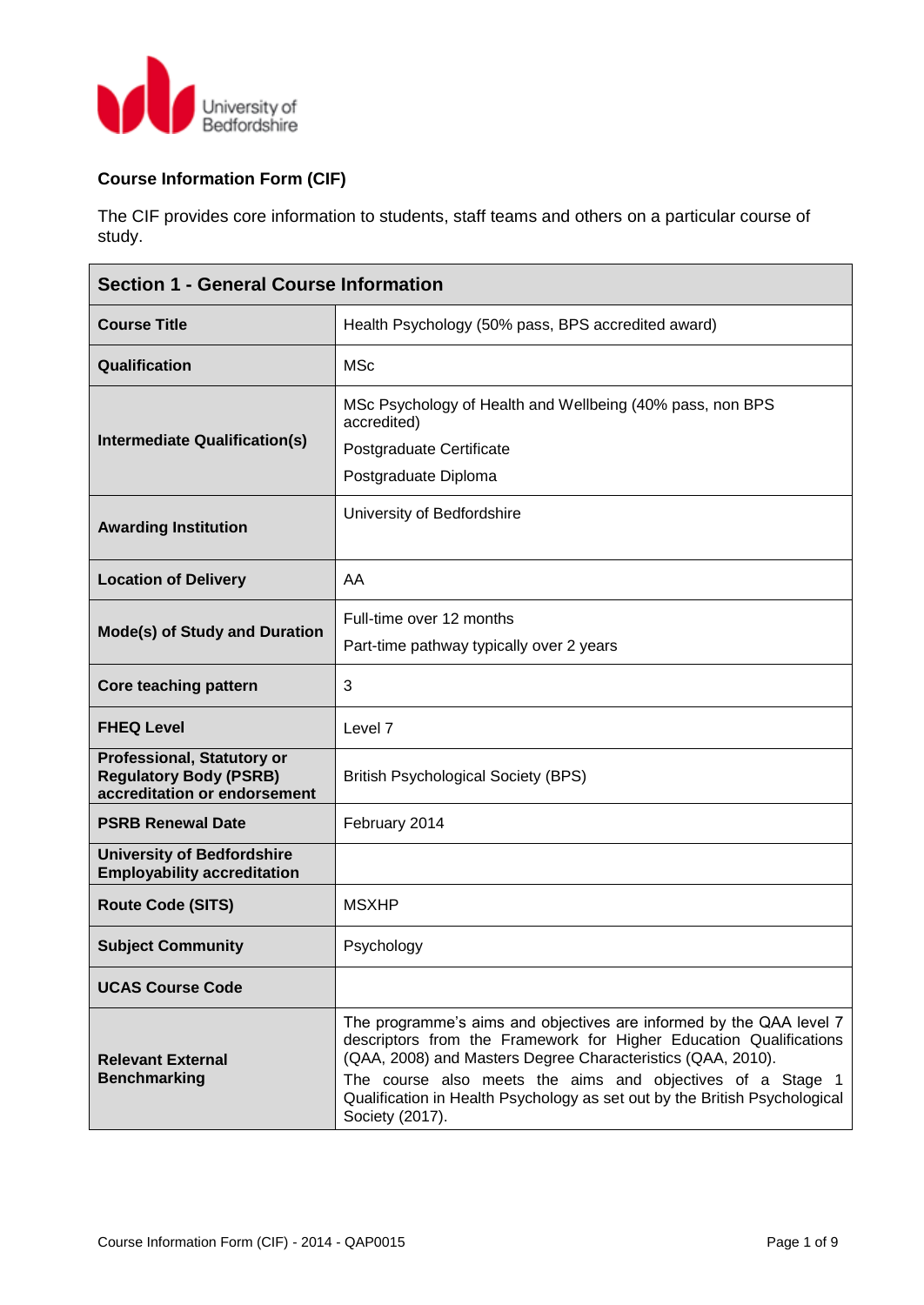## **Section 2 - Published Information**

Material in this section will be used on the course web site to promote the course to potential students. The text should be written with this potential audience in mind.

## **Course Structure**

The Units which make up the course are:

| <b>Unit Code</b>      | Level          | <b>Credits</b> | <b>Unit Name</b>                                   | Core or option |  |  |
|-----------------------|----------------|----------------|----------------------------------------------------|----------------|--|--|
| <b>FULL TIME</b>      |                |                |                                                    |                |  |  |
| PSY001-6              | $\overline{7}$ | 15             | Advanced Research Methods for Health<br>Psychology | Core           |  |  |
| PSY002-6              | $\overline{7}$ | 15             | Perceptions and Actions                            | Core           |  |  |
| PSY003-6              | $\overline{7}$ | 15             | Lifestyle and Individual Differences               | Core           |  |  |
| PSY004-6              | $\overline{7}$ | 15             | <b>Public Health</b>                               | Core           |  |  |
| <b>PSY005-6</b>       | $\overline{7}$ | 15             | Health Psychology in Context                       | Core           |  |  |
| <b>PSY006-6</b>       | 7              | 15             | Mechanisms of Health and Disease                   | Core           |  |  |
| PSY007-6              | $\overline{7}$ | 15             | <b>Stress Coping and Chronic Disease</b>           | Core           |  |  |
| PSY008-6              | $\overline{7}$ | 15             | Professional Skills for Health psychologists       | Core           |  |  |
| PSY009-6              | $\overline{7}$ | 60             | Dissertation (Health Psychology)                   | Core           |  |  |
| <b>PART TIME</b>      |                |                |                                                    |                |  |  |
| <b>YEAR ONE</b>       |                |                |                                                    |                |  |  |
| PSY001-6              | $\overline{7}$ | 15             | Advanced Research Methods for Health<br>Psychology | Core           |  |  |
| PSY002-6              | $\overline{7}$ | 15             | Perceptions and Actions                            | Core           |  |  |
| PSY005-6              | $\overline{7}$ | 15             | Health Psychology in Context                       | Core           |  |  |
| PSY006-6              | $\overline{7}$ | 15             | Mechanisms of Health and Disease                   | Core           |  |  |
| <b>YEAR TWO</b>       |                |                |                                                    |                |  |  |
| PSY003-6              | $\overline{7}$ | 15             | Lifestyle and Individual Differences               | Core           |  |  |
| <b>PSY004-6</b>       | $\overline{7}$ | 15             | Public Health                                      | Core           |  |  |
| <b>PSY007-6</b>       | $\overline{7}$ | 15             | <b>Stress Coping and Chronic Disease</b>           | Core           |  |  |
| PSY008-6              | $\overline{7}$ | 15             | Professional Skills for Health psychologists       | Core           |  |  |
| PSY009-6              | $\overline{7}$ | 60             | Dissertation (Health Psychology)<br>Core           |                |  |  |
| Why study this course |                |                |                                                    |                |  |  |

The MSc Health Psychology deals with important topics facing society such as obesity, lifestyle and stress and examines them from the viewpoint of the staff currently researching those topics. This course provides stage 1 of the two-part training required to achieve Chartered Membership of the British Psychological Society (CPsychol) and full membership of the Division of Health Psychology. This allows a pathway to becoming a registered Health Psychologist and provides the theoretical basis for psychological practice in health settings (e.g., NHS).

## **Course Summary – Educational Aims**

The course aims to provide you with an appreciation of how psychology helps us understand health-related behaviours and how it can have a positive impact on people's health and wellbeing, as evidenced by the range of health-related research conducted by your lecturers. The course aims to:

- provide you with a systematic understanding of knowledge and a critical awareness of current problems and new insights in the theory and practice of health psychology;
- develop a high level of knowledge of qualitative and quantitative research methods to allow you to perform complex data analysis, interpretation, evaluation and synthesis and develop your competence in a range of techniques including multivariate analyses;
- make explicit links between scientific theory and practice by showing how a critical understanding of theory may guide the collection and interpretation of empirical data within a given context;
- inculcate a strong sense of personal responsibility and professionalism to enable you to practise or conduct research within ethical guidelines whilst being cognisant of the requirements of equal opportunities and disabilities legislation and practice;
- foster personal skills in relation to your own personal development planning such as reflecting on your own performance and evaluating your own learning needs.

#### **Entry requirements** Standard:

To be admitted to the course you are normally required

to have attained at least a second class honours degree in psychology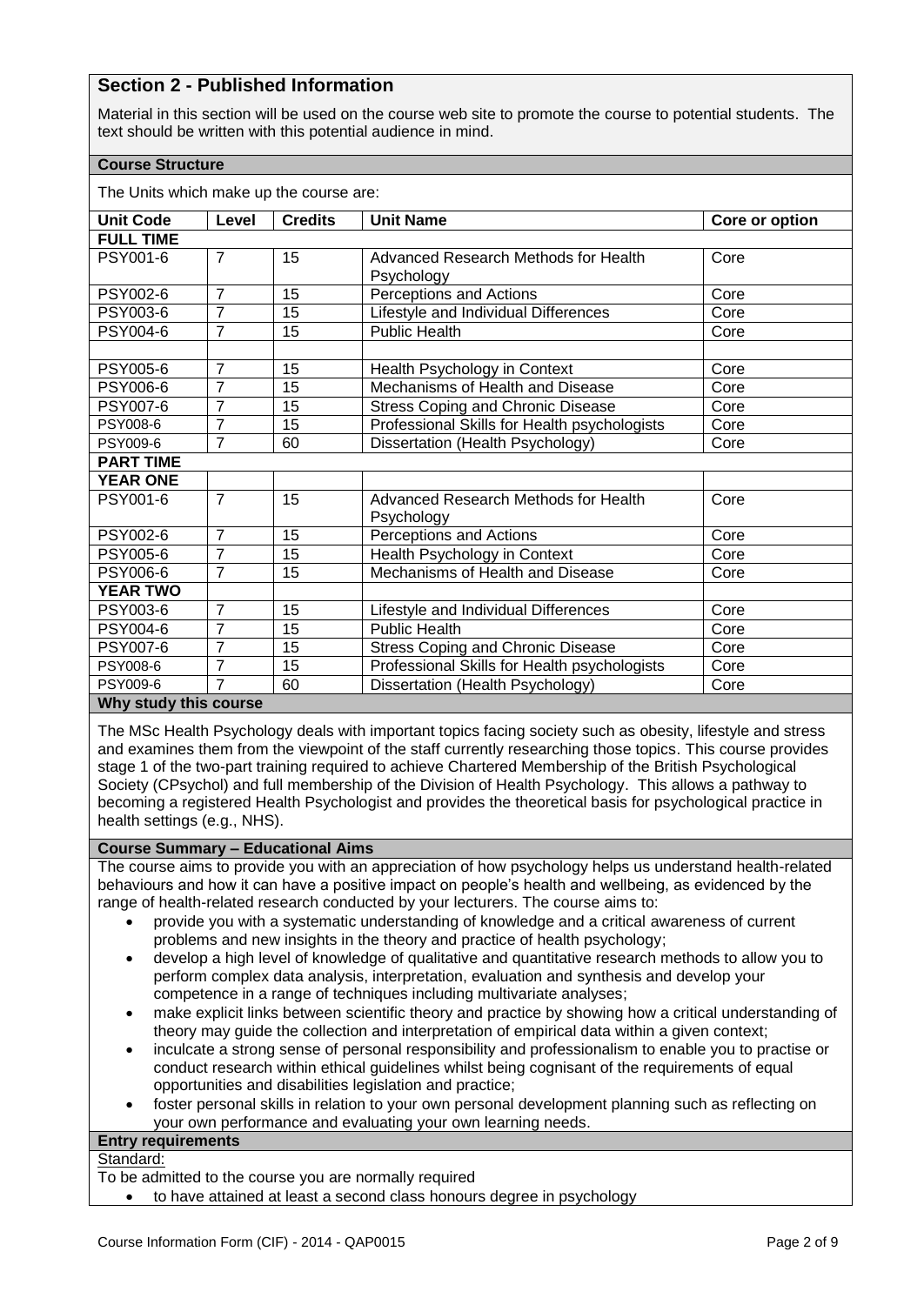to provide evidence of the Graduate Basis for Chartered Membership (GBC) with the British Psychological Society (BPS).

Students from the European Union and International students:

As a general guide, to apply for a place on the course you need to have met the above requirements and the University's English language requirements.

## **PSRB details**

The MSc Health Psychology is accredited by the British Psychological Society (BPS) Division of Health Psychology. It is only available to those able to demonstrate the Graduate Basis for Chartered Membership with the BPS. The programme therefore covers the core syllabus areas of Health Psychology. The final part of the programme includes the dissertation unit which allows you to engage in detail within a research topic relevant to health psychology and is designed in line with the recommendations for further enhancement outlined in BPS post accreditation visit report (2014).

#### **Graduate Impact Statements**

The course has been designed to develop graduates who:

- display mastery in the complex and specialised area of health psychology and who can apply theory to practice through their mastery of advanced research skills;
- provide an ethically sound intervention proposal with due regard to individual and cultural factors, working effectively in interdisciplinary teams while being professional and accountable for their decision making;
- show the capacity to generate and implement effective and ethically sound intervention proposals.

#### **Higher Education Achievement Report - Additional Information**

A novel aspect of the teaching is role-playing to give you a flavour of the sorts of tasks you might engage in as a professional health psychologist. You will have the chance of designing health interventions to develop skills relevant to health promotion and disease prevention. You will learn to critically review journal articles to further develop critical thinking and to learn about current ideas in the field. You will also be asked to produce written responses to consultancy briefs so that you may apply knowledge and skills to a simulated real world problem. Further, you will have the chance of developing teaching and training briefs to develop relevant skills for health interventions including ethics proposals and grant applications. You will also analyse quantitative and qualitative data using SPSS and Atlas Ti, and design, run, analyse and report on your own research project in a health psychology area.

#### **Learning and Teaching**

The course uses a variety of teaching methods to provide a curriculum based on the competencies that are required for health psychologists and on the research and expertise of the staff. Methods include simulations, computer-based activities, problem based learning, case studies and so on and make use of the virtual learning environment (VLE) known as BREO. The teaching activities are also dictated by the fact that this is a science-based course; hence you will have the opportunity to design and take part in research projects as part of both your learning and assessment. In preparation for the dissertation you will learn about a range of research methods and advanced statistical analyses so that you are well prepared for the research project in which you generate research aims or hypotheses, conduct research, analyse the results and report on them.

The VLE provides a means of accessing sites elsewhere that illustrate various topics and that allow you practice relevant skills.

All staff are research active or engage in professional practice and teach in areas that reflect and incorporate their expertise, and you will get the opportunity to work with staff on research projects.

## **Developing your employability**

All staff are research active or engage in professional practice and teach in areas that reflect and incorporate their expertise, and you will get the opportunity to work with staff on research projects with a view to enhancing your CV and employability.

The teaching strategy is directly related to the competences required of a trainee health psychologist and so the teaching covers the skills and knowledge need to engage in health-related interventions. It is an exciting and expansive academic discipline that can lead to registration (with the HCPC) as a practitioner psychologist. As a Health Psychologist, you could be working within the health sector at management level or be applying health psychology knowledge and methods to educate and improve patient recovery and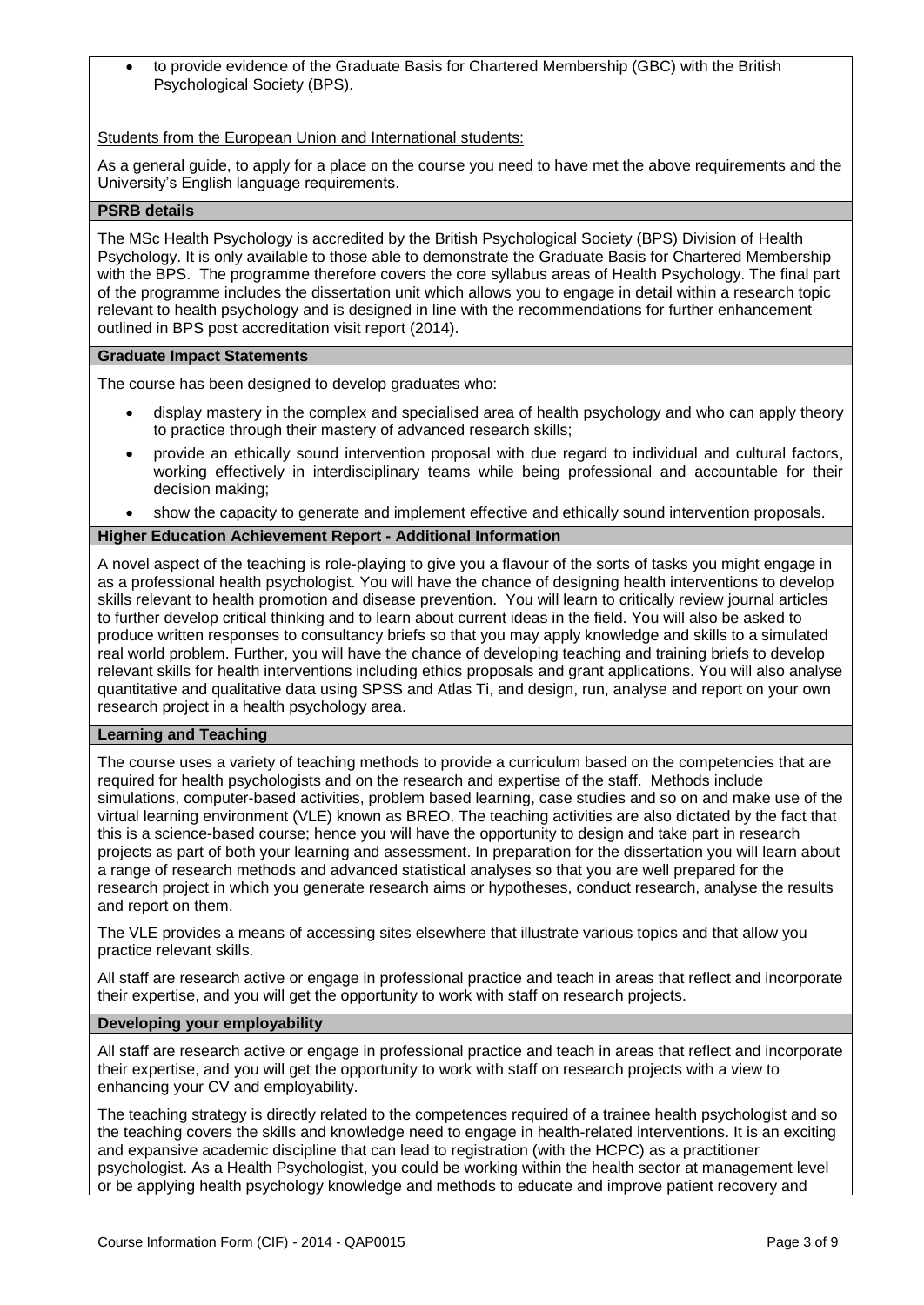#### health.

However, the advanced (Stage 2) route to registration in health psychology is only one possibility and, having completed your degree you will find that many career opportunities are open to you both inside or outside the health sector or even psychology. But nonetheless, health psychology is compelling as both a discipline and a profession. To develop your employability you will:

- be invited to seminars by practitioners in the field;
- apply psychological theory to develop interventions in simulated consultancy exercises;
- have guidance and demonstrate competence regarding simulated client-practitioner communication;
- review psychological methods to manage a wide range of health conditions including substance misuse and stress;
- receive guidance on how health psychology related to other professional disciplines in providing health services and review the changing nature of health care practice;
- have guidance and demonstrate competence in relation to the development of teaching or training programmes for health care professionals;
- review areas of development in health care policy and practice.

## **Department (s)**

#### Psychology

#### **Assessment**

The primary focus is to ensure build upon the core skills developed through successful achievement of the completed Graduate Basis for Chartered Status (via an approved undergraduate degree or conversion postgraduate course) and to move towards the competences required of a Health Psychologist as outlined in the Subject Benchmark statement for Psychology (QAA, 2016) and aims and objectives of a Stage 1 Qualification in Health Psychology as set out by the British Psychological Society (2017). The assessment strategy therefore reflects the academic rigour required for a BPS accredited MSc degree.

The assessments are designed to test your academic knowledge, oral and written skills, use of literature using primary and secondary sources, critical analysis of ideas, connections made between theory, practice, real life situations and the understanding and application of professional values, to include ethical issues as detailed by the BPS.

The ability to engage in research at a high level and to analyse data using advanced statistical techniques are assessed as these are important skills for health psychologists as well as important in many employment settings. Communication skills are assessed through videotaped role play as these are very important in any career. The ability to analyse and understand issues and apply theory to practice are assessed through a consultancy brief.

Finally the important career skill of project management is assessed mainly through the research dissertation involving self-directed problem-based enquiry, managing time, reviewing evidence, generating and analysing data and communicating results in an extended piece of writing.

## **After Graduation**

The success of our MSc programme here at the University of Bedfordshire is represented in the successful careers of our previous students. In previous years, a number of students have gained PhDs. Others have entered jobs that include: smoking cessation co-ordinator for an NHS Primary Care Trust (PCT), Shared Care support worker, Research Assistant in the Child & Adolescent Mental Health Service (CAMHS), Health Psychologist in Specialist Obesity Services, Lecturer in Health Psychology, Academic Researcher for University, Assistant working in the Clinical Health Psychology Unit of a General Hospital, Psychological Well-being Worker.

#### **Student Support during the course**

The Department of Psychology places strong emphasis on student support so that you are in a good position to achieve your maximum academic potential and to enjoy the University experience. We are very aware of the differing needs of our students and this is reflected in the range of support mechanisms that are available. The Department of Psychology places particular emphasis on the accessibility and availability of the teaching team.

You will attend the MSc induction programme providing a range of activities to introduce you to the Psychology Department this will include elements that will focus on the University Services that are available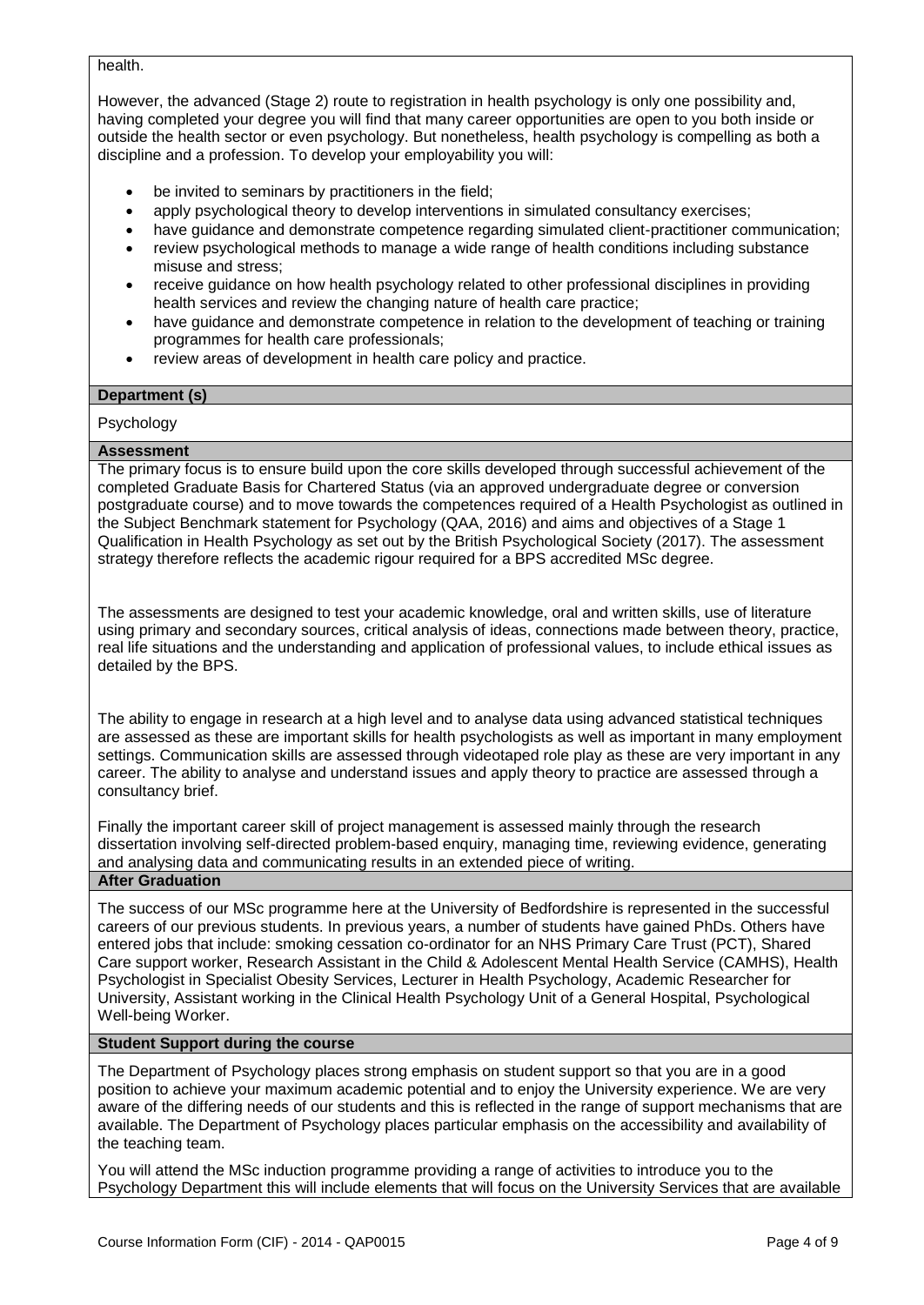#### to you.

We aim to foster a sense of belonging to the University, Psychology Department and your award programme in order to nurture your academic and professional identity. During induction you will hear about the units you will study and you will learn how to access your unit results using e-vision, and practise using BREO the University's virtual learning environment.

By the end of week 5, you should be allocated with a Dissertation Supervisor who will also be able to share the role of a PAT. You will also be asked to have face-to-face meetings during the course of the first year. You can also contact your PAT at any time if you have general queries or academic issues.

Staff have published office hours and these are particularly useful if you have queries about a unit's content or assessment. These are fixed times each week and a face-to-face meeting is often preferable to strings of emails some of which are easy for staff to miss. These sessions are also an excellent opportunity to get further feedback on assessments if you want more information about how to improve.

[Academic support and advice](http://www.beds.ac.uk/studentlife/student-support/academic) is available from our Engagement and [Mitigation](http://www.beds.ac.uk/studentlife/student-support/academic/extenuating) teams who can give you independent and confidential advice if you are having difficulties, for example, if you are unwell during an assignment hand-in or exam period. When you have extenuating circumstances, perhaps an untimely illness then the service can provide you with extra time to complete your work or postpone an exam without penalty when the work is marked. You can contact: [http://www.beds.ac.uk/studentlife/student](http://www.beds.ac.uk/studentlife/student-support/academic/extenuating)[support/academic/extenuating](http://www.beds.ac.uk/studentlife/student-support/academic/extenuating)

The Professional and Academic Development team are able to help you through study skills workshops or with one-to-one sessions to help you improve the quality of your written assignments, organisations skills to help you manage your study programme, language skills and much more. PAD can be contacted via the PAD BREO site that you will be automatically enrolled on.

We also have a Disability Advice Team and the Counselling Service. The Disability Advice Team is available to discuss any issues you may have and can provide services such as dyslexia screening. The Learning Resources Centre (LRC) offers a range of services and specialist software and equipment. You can find out more on the LRC website:<http://www.beds.ac.uk/studentlife/student-support> The counselling service is available at Student Services and assists with personal, and financial difficulties.

The LRC provides valuable resources to enable you to develop essential, knowledge and understanding of the range of online databases available to you so that you are in a good position to expand your knowledge of Psychology and undertake your independent project. The Psychology Department works closely with our subject specific librarian and with our commitment to supporting students' employability skills we have embedded into the curriculum as series of lectures, tutorials and workshops to enhance your employment opportunities. In addition, our subject librarian is available for one to one support outside of the teaching programme.

The Careers Service helps students to reflect on their unique capabilities, interests and circumstance which can be expanded to prepare you for successful employment or further postgraduate study. This service offers one-to-one career coaching on job search, how to complete application forms, interviews techniques, and study and career planning. If you are interested in Community Volunteering then visit the Careers Service to help to build your personal confidence and participate in work experience. For more information on the services offered go to:<http://www.beds.ac.uk/studentlife/careers/services>

#### **Students with disabilities**

There are no particular issues of accessibility to the curriculum for disabled students. The combination of face-to-face and on-line resources enables a flexible approach that aims to be learner centred. Where individual support needs are recognized the course team works with others within the University to ensure that student needs are addressed.

There are procedures for students with dyslexia and some software that might help some students with dyslexia or mild visual problems. Students with hearing problems have been successful on Psychology courses in the past. The Department of Psychology has technical support and if your disability causes problems with the use of conventional computers then alternative arrangements can be discussed.

For further information please contact<http://www.beds.ac.uk/studentlife/support/disabilities>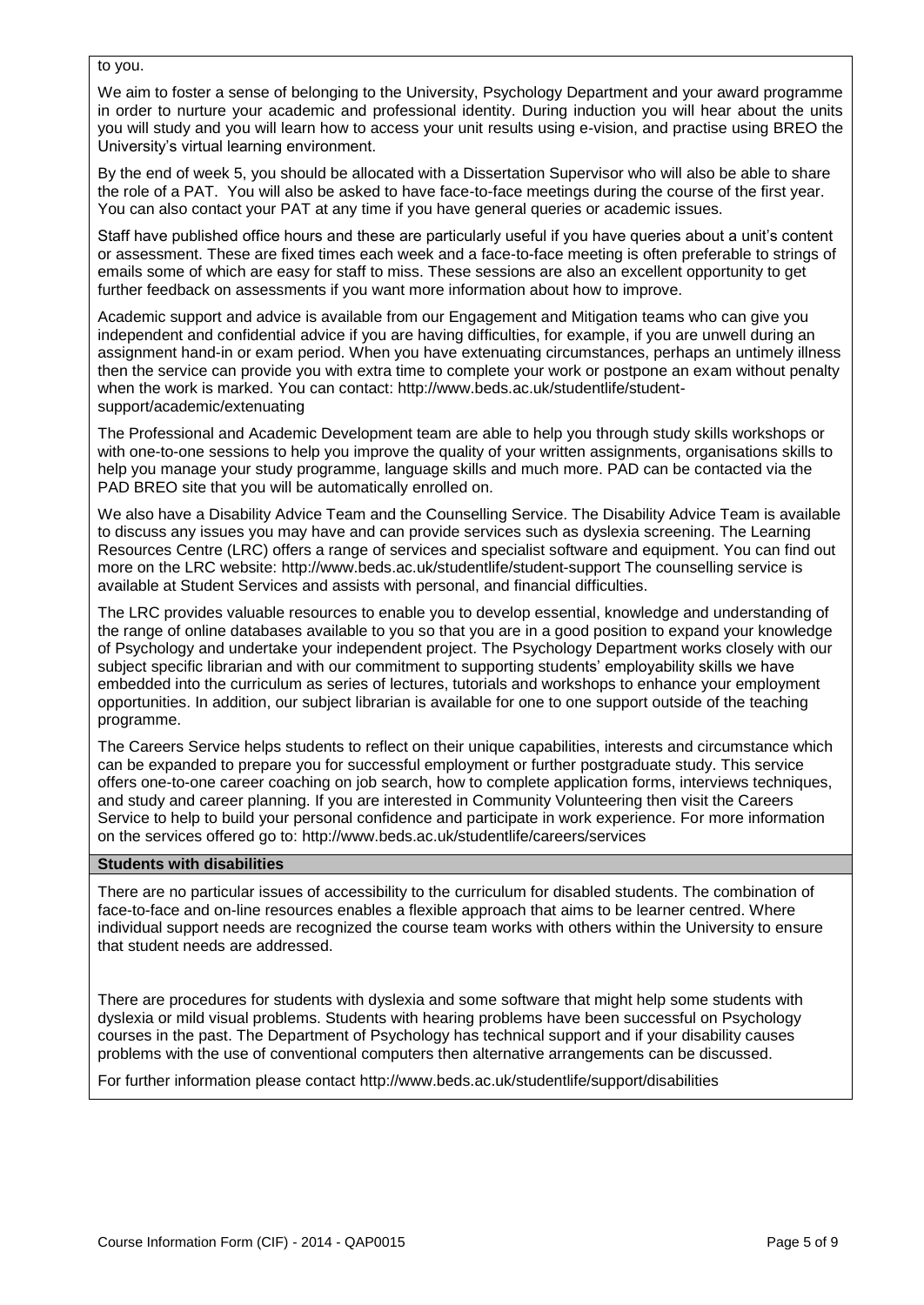## **Assessment Map**

| Unit<br>Code    |     |            |   |   |             |             |    |             |             |            |    |    |    |    |            |             |            |            |    |     |    |    |                    |
|-----------------|-----|------------|---|---|-------------|-------------|----|-------------|-------------|------------|----|----|----|----|------------|-------------|------------|------------|----|-----|----|----|--------------------|
|                 | C/O | 6          | 7 | 8 | 9           | 10          | 11 | 12          | 13          | 14         | 15 | 16 | 17 | 22 | 24         | 25          | 26         | 27         | 28 | 29  | 30 | 31 | 45                 |
| PSY001-6        | C   |            |   |   | CW-<br>Data |             |    |             | CW-<br>Data |            |    |    |    |    |            |             |            |            |    |     |    |    |                    |
| <b>PSY002-6</b> | C   |            |   |   |             | CW-<br>Ess  |    |             |             |            | EX |    |    |    |            |             |            |            |    |     |    |    |                    |
| PSY003-6        | C   | CW-<br>Ess |   |   |             |             |    |             |             | CW-<br>Ess |    |    |    |    |            |             |            |            |    |     |    |    |                    |
| PSY008-6        | C   |            |   |   |             | PR-<br>Oral |    |             |             | WR-        |    |    |    |    |            |             |            |            |    |     |    |    |                    |
| PSY005-6        | C   |            |   |   |             |             |    |             |             |            |    |    |    |    | CW-<br>Ess |             |            |            |    |     | EX |    |                    |
| PSY006-6        | C   |            |   |   |             |             |    |             |             |            |    |    |    |    |            |             | CW-<br>Ess |            |    |     | EX |    |                    |
| PSY007-6        | C   |            |   |   |             |             |    |             |             |            |    |    |    |    |            |             |            | CW-<br>Ess |    |     | EX |    |                    |
| PSY004-6        | C   |            |   |   |             |             |    |             |             |            |    |    |    |    |            | PR-<br>Oral |            |            |    | WR- |    |    |                    |
| PSY009-6        | C   |            |   |   |             |             |    | PJ-<br>Proj |             |            |    |    |    |    |            |             |            |            |    |     |    |    | PJ-<br><b>Diss</b> |
|                 |     |            |   |   |             |             |    |             |             |            |    |    |    |    |            |             |            |            |    |     |    |    |                    |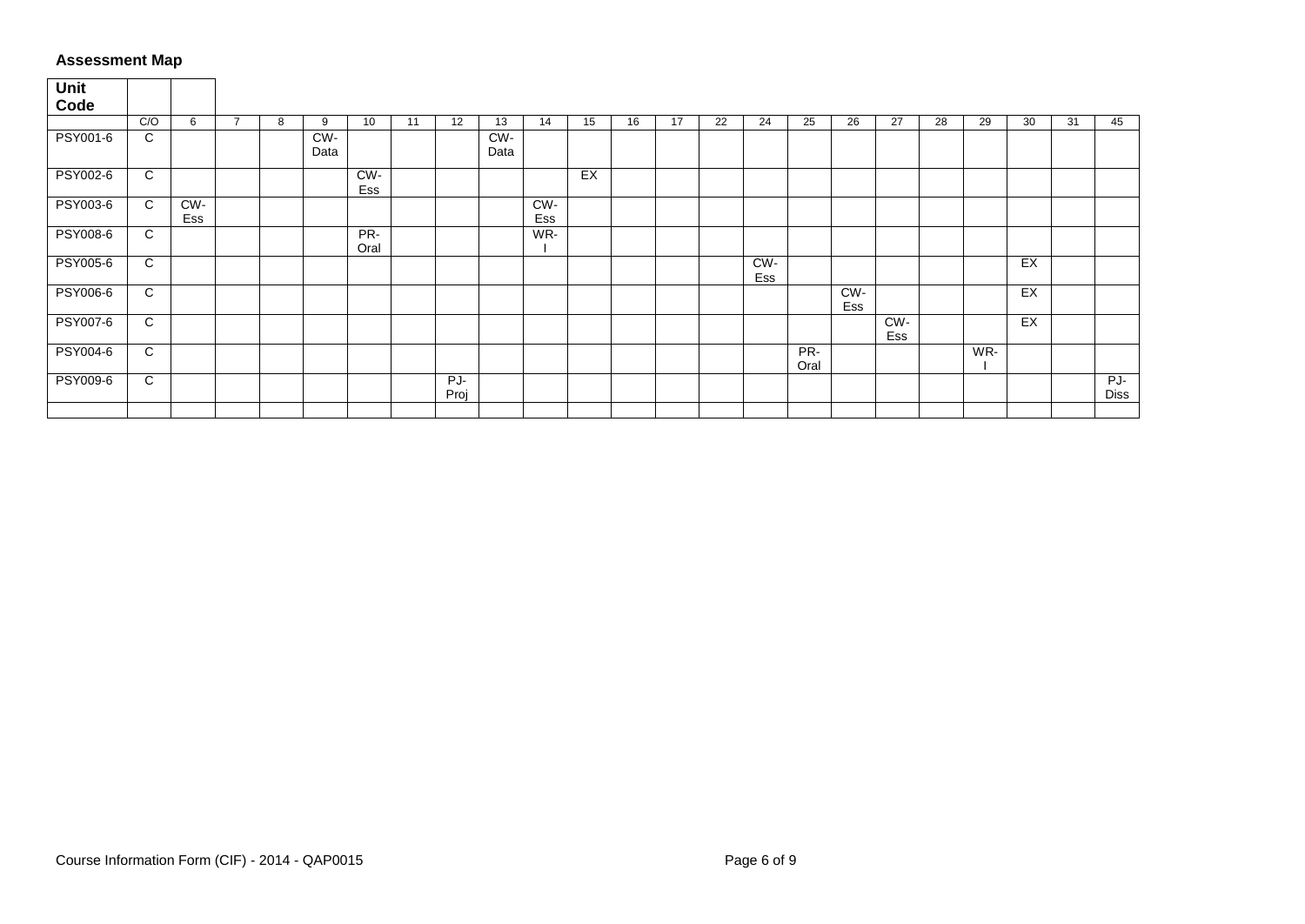# **Section 3 - Academic Information**

This section will be used as part of the approval and review process and **peer academics** are the target audience.

#### **Course Learning Outcomes**

By the end of the course students should be able to:

- 1. Apply skills in advanced research methods, statistical analysis techniques and the reporting of results using both quantitative and qualitative methods;
- 2. Demonstrate a systematic and critical understanding of the different theoretical and methodological approaches relevant to perceptions and behaviour related to health;
- 3. Demonstrate a comprehensive understanding of the various elements involving lifestyle and individual differences that impact on health and health-related behaviour;
- 4. Demonstrate comprehensive knowledge of psychological theories and research contributing to the development of effective public health interventions;
- 5. Demonstrate a systematic understanding of the development of Health psychology both nationally and internationally and the way health psychologists work in relation to other areas of applied psychology and other professional groups;
- 6. Demonstrate an advanced understanding of how underlying psychological, social and biological mechanisms affect the development and progression of illnesses and relate to treatment options and outcomes;
- 7. Demonstrate and advanced and critical awareness of the concept of stress itself, an appreciation of the current body of evidence for a link between stressors and coping styles and health status, and how this relationship might be explained.
- 8. Demonstrate professional communication and consultancy skills and the ability to assess and meet the training and development needs of other professionals by linking research and evidence base when designing intervention packages.
- 9. Demonstrate self-direction and originality in systematically tackling and solving complex problems, and act autonomously in planning and implementing tasks at a professional or equivalent level.

## **Course-specific regulations**

None

## **Teaching, Learning and Assessment**

The teaching team offers an exciting and engaging curriculum that incorporates their research expertise and supports the requirements of the British Psychological Society, Division of Health Psychology. In terms of curriculum content the course covers the main topic areas as well as advanced training in Research Methods and Professional Skills. The programme offers an 'employability-focused' curriculum involving 'realistic learning' with aspects of health psychology tied to real life scenarios and practice. The teaching methods offer and are structured around a considerable range of learning experiences. These include lectures, tutorials, seminars, workshops, presentations, role plays, supervised research work and group work. Each teaching method is carefully tailored to the needs of each unit and is designed to expose you to the material in the most appropriate style. Some of the MSc Health Psychology units, such as the Advanced Research Methods unit involve a great deal of laboratory work. In line with our core philosophy of practical, applied health psychology teaching and learning, students are guided in the use of SPSS and other software such as AtlasTi in the course of practical work in the laboratories. The lab and practical sessions are very closely linked to the sessions on the Advanced Research Methods units as well as being related to the content of some of the other units (e.g., the dissertation and Stress, Coping and Chronic Disease requiring analysis of journal articles).

The MSc Health Psychology is accredited by the British Psychological Society (BPS) Division of Health Psychology. It is only available to those able to demonstrate the Graduate Basis for Chartered Membership of the BPS. It provides stage 1 training towards becoming a Chartered Member of the Society (CPsychol) and full membership of the Division of Health Psychology. Thus the skills development strategy is to build upon those core skills developed through successful achievement of the Graduate Basis for Chartered Membership of the BPS and to move towards the competences required of a registered Health Psychologist. More specifically as outlined in the Accreditation through partnership handbook: Guidance for health psychology programmes (BPS 2017) the programme is designed meet standards such that:

a) The programme reflects contemporary learning, research and practice in psychology and covers the curriculum specified by the BPS guidance for health psychology programmes (2017) and in line with the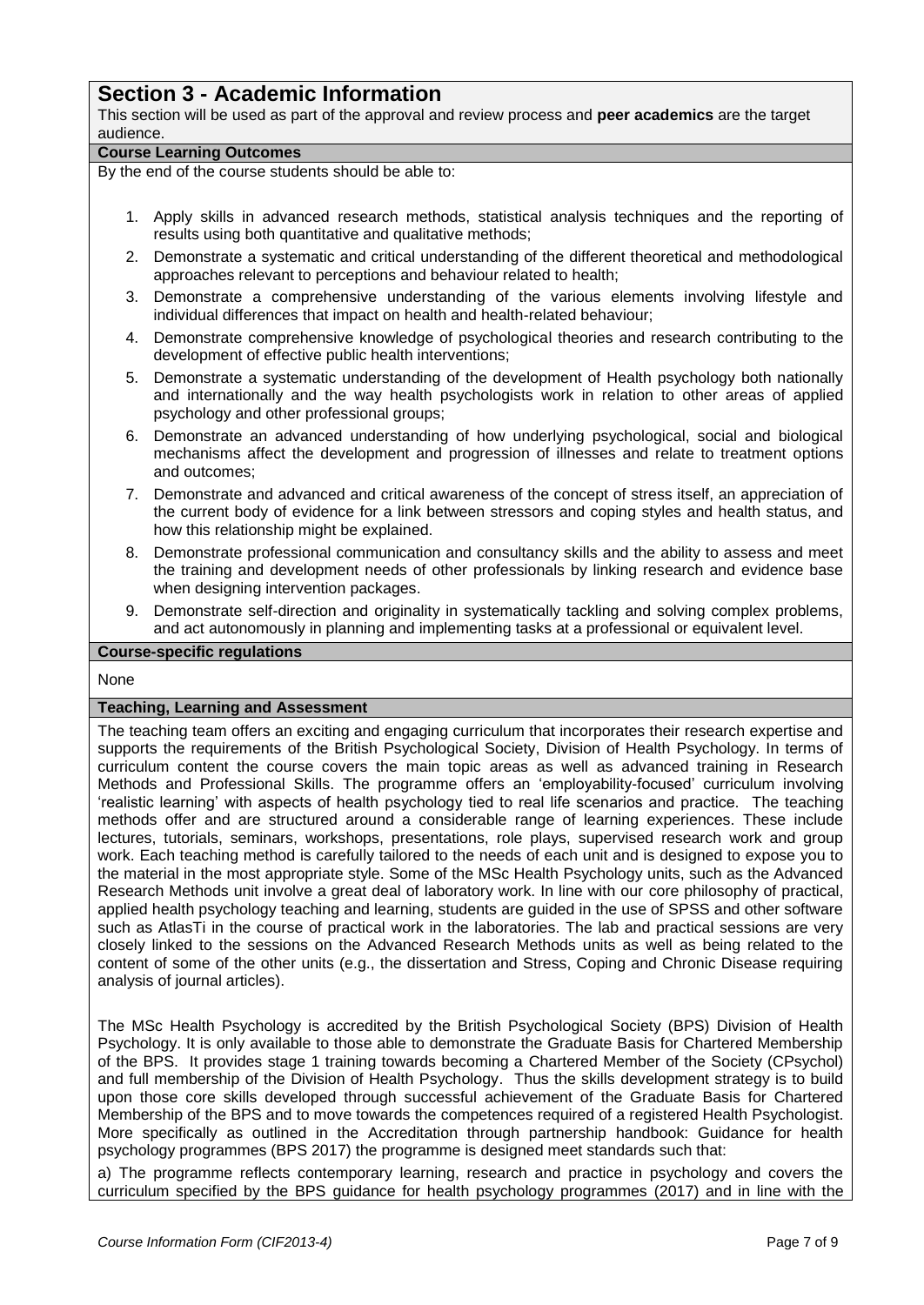recommendations for further enhancement outlined in BPS post accreditation visit report (2014).

b) The programme meets standards expected by the BPS in terms of entry requirements and working ethically.

c) The programme has been designed to support professional body membership and engagement.

d) The programme has been designed to support personal and professional development as this is one of the core BPS standards and one that is key to employability.

#### **Additional Academic Information**

*Peer-assisted learning (PAL)*

#### *Initial Assessment*

There is an initial assessment within the first six weeks. The purpose of this is:

- to build confidence about undertaking assessment tasks
- to provide developmental feedback at an early stage
- to enable the identification of any specialist or additional support that may be required
- to support monitoring processes, StAR boards etc.

*This will take place in the Lifestyle and Individual Differences unit (PSY003-6).*

#### *Improving students' learning*

The programme is at postgraduate level and all entrants will have demonstrated eligibility for the BPS Graduate Basis for Chartered Membership. However development and support of student learning is provided especially in relation to the work around the research proposal within Advanced Research Methods (PSY001-6). Specifically, tutor-led sessions on database searching and searching collections of systematic reviews (eg Cochrane) are provided.

#### *Academic Integrity*

*Issues relating to academic practice are highlighted during induction and re-emphasised within unit introductory sessions which provide in-depth guidance on assessment expectations within each unit.*

## *HEAR implementation*

Beyond the HEAR process, sessions are provided in relation to the development of a Stage 2 portfolio of skills and competences.

#### *Internationalisation*

By its very nature, psychology covers human diversity and difference as well as using a nomothetic approach that emphasises the common biology and underlying social and cognitive processes common to all humans. The core unit Lifestyle and Individual Differences explicitly covers cultural influences on psychological functioning. Additionally Health Psychology in Context provides a variety of international perspectives in relation to research and practice.

## *Sustainability*